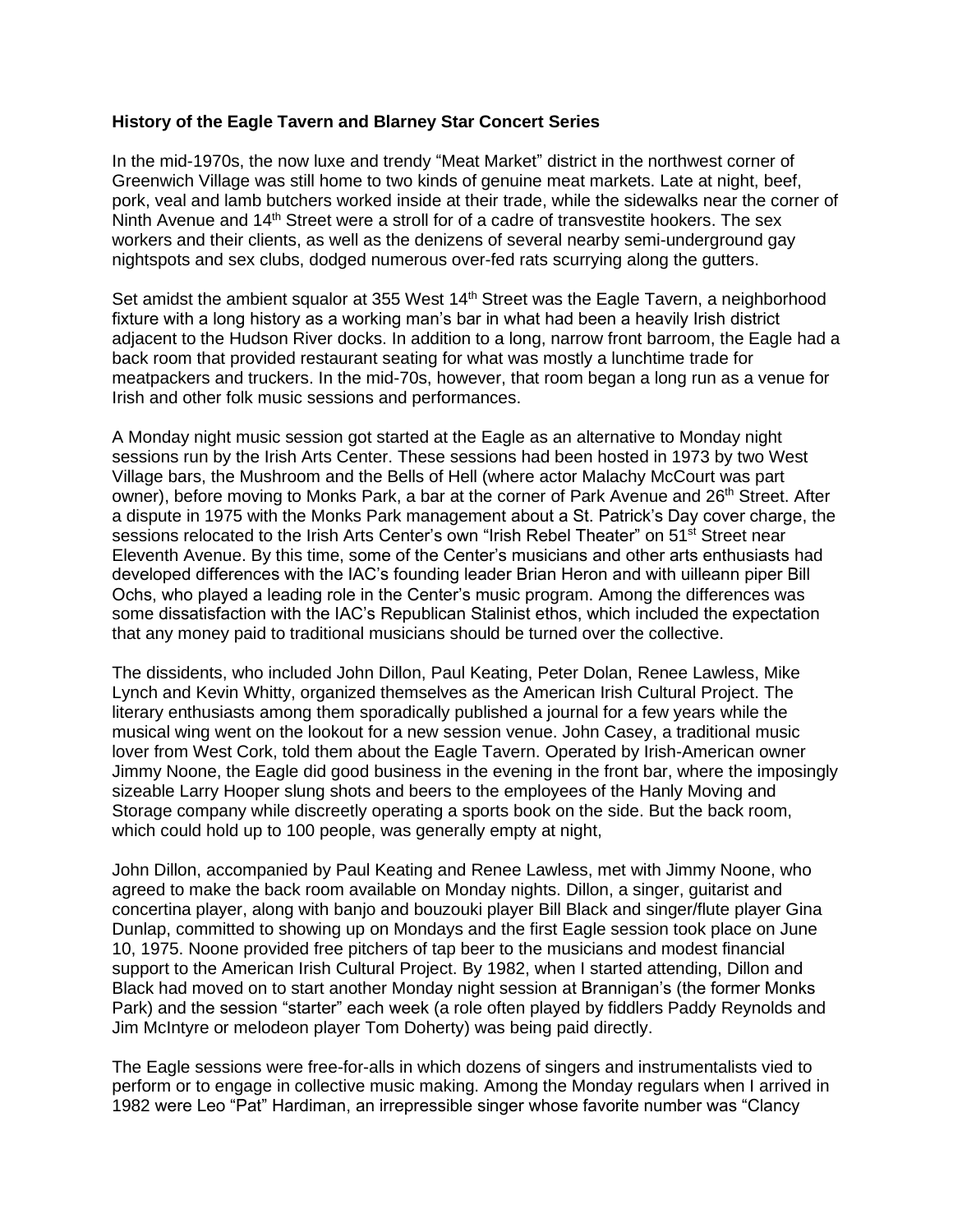Lowered the Boom," concertina player/singer Jim Lucas and singer/banjoist/flute player Greg Ryan. There weren't many Irish sessions in New York in those years, so many visiting performers turned up. Fiddle greats Julia Clifford and Sean Keane, and button accordion legend Tony McMahon were among the many celebrity Irish visitors who dropped in.

The concerts at the Eagle developed from a residency by a group called The Flying Cloud, which consisted of singer Dan Milner, guitarist Caesar Pacifici, multi-instrumentalist Brian Brooks and a succession of fiddle players who included Paddy Reynolds, John Caulfield, Kathleen Collins, Dan Collins and Tony DeMarco. The band started playing at the Bells of Hell before following the session players to the Eagle. Their Wednesday night shows featured the band, billed as a "British Isles Folk group," along with a variety of musical guests. Dan described the scene in the liner notes to his 2008 Smithsonian Folkways CD *Irish Pirate Ballads and Other Songs of the Sea*:

"[In Ireland]…ballad groups like The Clancy Brothers and The Dubliners were gradually ceding ground to neo-traditional bands like The Chieftains and Planxty. But the next wave from Ireland had not yet crashed upon the American shore when Brian Brooks and I formed The Flying Cloud in 1975 along with Paddy Reynolds, a Sligo-style fiddler from County Longford. We made an LP and sang for a few thousand people at the Philadelphia Folk Festival, but five fiddle players went through the group within two years, and coping with those changes while trying to carve out a new artistic niche made life in the airline business seem like heaven on earth.

At the same time and for the best part of 10 years with the help of a number of dedicated people, I ran a folk club at Malachy McCourt's Bells of Hell and Jimmy Noone's Eagle Tavern. Very simply, 'everyone' played there, from The Battlefield Band to members of The Chieftains, Planxty, DeDannan, and The Bothy Band. Mick Moloney, Robbie O'Connell, and James Keane did their first concert together at the Eagle, and Joanie Madden and Eileen Ivers played their first real gigs as teenagers in ceili bands formed by their teachers -- Maureen Glynn and Martin Mulvihill. The Irish Tradition (Billy McComiskey, Brendan Mulvihill, and Andy O'Brien) were there regularly. Joe Heaney, Margaret Barry, Ray Fisher, Frank Harte, Tony McMahon, Martin Carthy, Joe Burke, Peter Bellamy, Sean Keane, Andy McGann, Johnny Cronin, Brian Conway, Stan Rogers, Vin Garbutt, Tríona Ní Dhomhnaill, Andy Irvine, Cyril Tawney, Liz Carroll, Johnny Cunningham, Louis Killen, Dolores Keane & John Faulkner, Matt Cranitch, Alec Finn, Frankie Gavin, the entire Black Family, and Liam O'Flynn all performed at the Eagle. It was a great club and an important part of New York's musical history."

The Flying Cloud broke up in 1978 but Dan kept the Eagle shows going until 1982 with a new trio, The Derby Ram, which included singer/songwriter/guitarist/cittern player Paul Kaplan and Larry Cole on Northumbrian and Scottish bagpipes. Dan was assisted in running the shows by Frank Woerner, with whom he also performed in the sea shanty group New York Packet. As with The Flying Cloud, The Derby Ram would open for featured performers who included some of the luminaries he named above.

The Eagle also hosted American old-timey or bluegrass concerts on Thursday, Saturday and Sunday nights, run by a crew called the Old-Time Music Project. In the early '80s, there was also Friday night ceili dancing with music provided by fiddler Brian Conway and multiinstrumentalist Greg Ryan.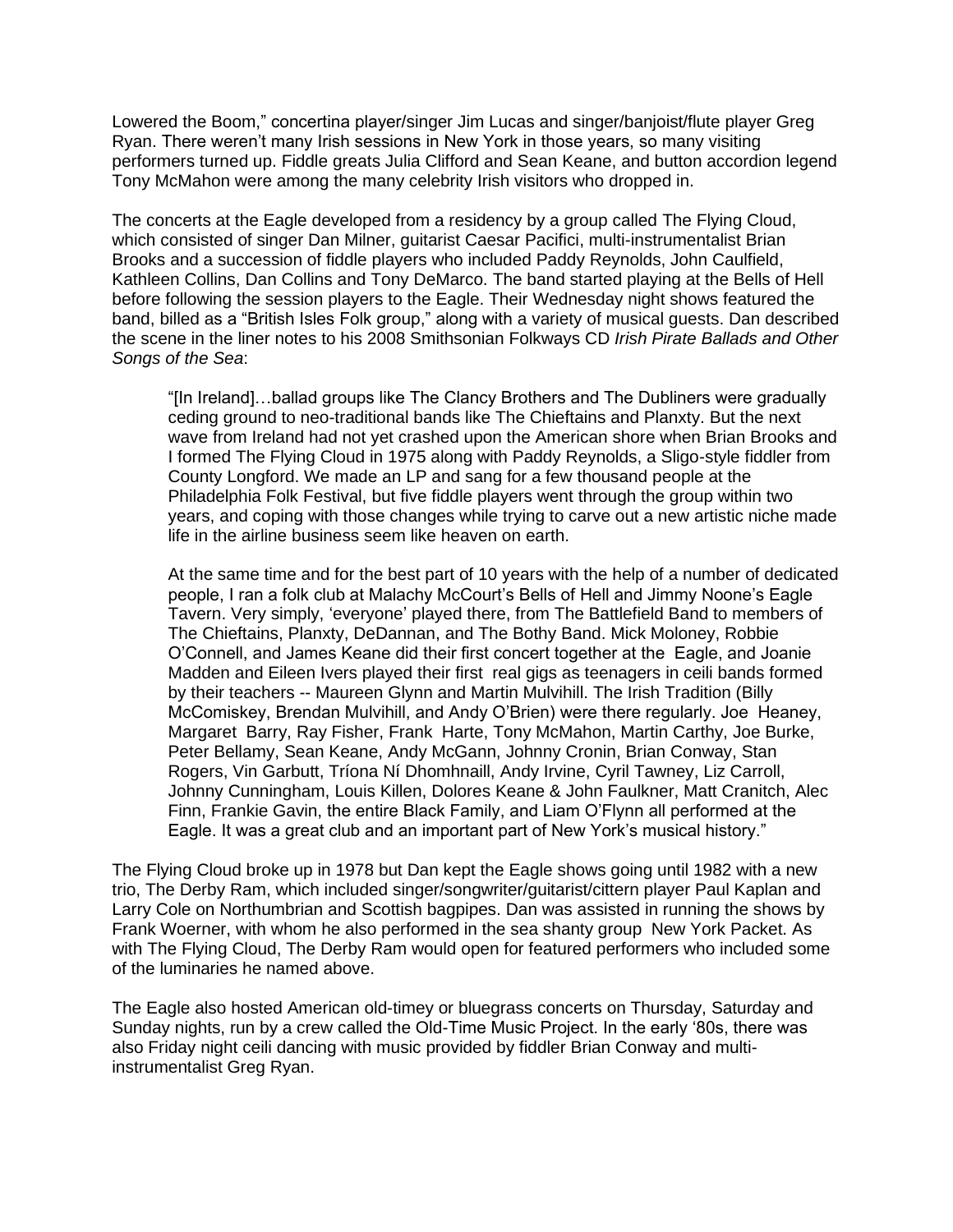By 1982, The Derby Ram had broken up but Dan Milner continued to run Wednesday concerts where he would perform as an opening act with Brooklyn fiddler Paul Friedman. Another Eagle session and concert habitué of that time was Mike McQuaid, an uilleann piper who lived near me on East 12<sup>th</sup> Street in the East Village. In January 1983, Dan felt he had to choose between keeping his day job and running the concerts, so turned the gigs over to Mike.

Mike continued Dan's habit of making himself and friends a weekly opening act but converted the series into a more hard-core Irish traditional music showcase. He had a small collapsible stage constructed and on occasion laid out his own money to attract big-name performers who, if already in New York, might be enticed to play at the Eagle on a Wednesday. These stars included Frankie Gavin; Matt Molloy (three times); Dolores Keane with Tony McMahon and James Kelly; Sean and James Keane with Mick Moloney; Mary Bergin with Ringo McDonagh and Tony O'Halloran; and Paddy Glackin with Liam O'Flynn.

I assisted Mike by helping move his over-sized sound gear (purchased with funds loaned by WBAI radio host Ed Haber) back and forth from his walk-up apartment to the Eagle. I was working as a typesetter at the time, so also gave Mike assistance with printed publicity. My first time running a show myself was for the debut New York performance by Mairéad Ní Mhaonaigh and Frankie Kennedy with guitarist Mark Kelly (before they formed the group Altan), a gig that Mike had set up but couldn't run because he was out of town. I connected the amp, mixer and monitors incorrectly, blew a fuse and had to run the show without amplification. In October 1986, Mike, who was planning a move away from NYC, turned the concerts over to a partnership consisting of myself and Trudy Callaghan, a County Meath-born singer then living with her husband Nigel Barber in Hell's Kitchen.

Trudy did the booking and handled the finances while I took charge of the sound and the publicity, with some assistance from fiddler Barbara Rubinstein. Trudy borrowed \$600 from Eagle owner Jimmy Noone to buy sound gear, and we gradually paid him off from concert receipts. We inherited a Wednesday night series, but things began to shift when Mayor Ed Koch's administration began a strict enforcement of the city's antique Cabaret Law. The rules, which had been unenforced for decades, dictated that without a cabaret license there could be no dancing, no wind instruments, and no more than three musicians on stage at a time.

The Eagle couldn't get a cabaret license because there was no rear exit or sprinklers, so the Friday ceili dancing was nixed. The bluegrass folks initially took over Fridays while Trudy and I moved the Irish concerts from Wednesdays to Saturdays. Not long after, we swapped nights and started running the Irish concerts on Fridays. The bluegrassers eventually gave up, as the trio limitation made it pretty much impossible for them to mount their shows. The Cabaret Law was later revised to eliminate restrictions on types of instruments and the number of players, but the dancing ban remained in place until 2017.

When Nigel got his PhD and an academic job in Bemidji, Minnesota, he and Trudy left town in June 1989. I took over sole management of the Friday night concerts with help from my thenwife, Anina Karmen. The shows were interrupted for while in 1990 when the Happy Land Social Club fire in the Bronx prompted strict city enforcement of fire regulations in all music venues. The Eagle had to close while new walls were installed to reduce the size of the backroom, which thereafter only held 60 people.

In December 1993 the Eagle Tavern's lease was up and the landlord was poised to jack up the rent in what had become a hot real estate market. Jimmy Noone's response was to shut down without notice to the public or even some of his employees. This came as a shock to me, as I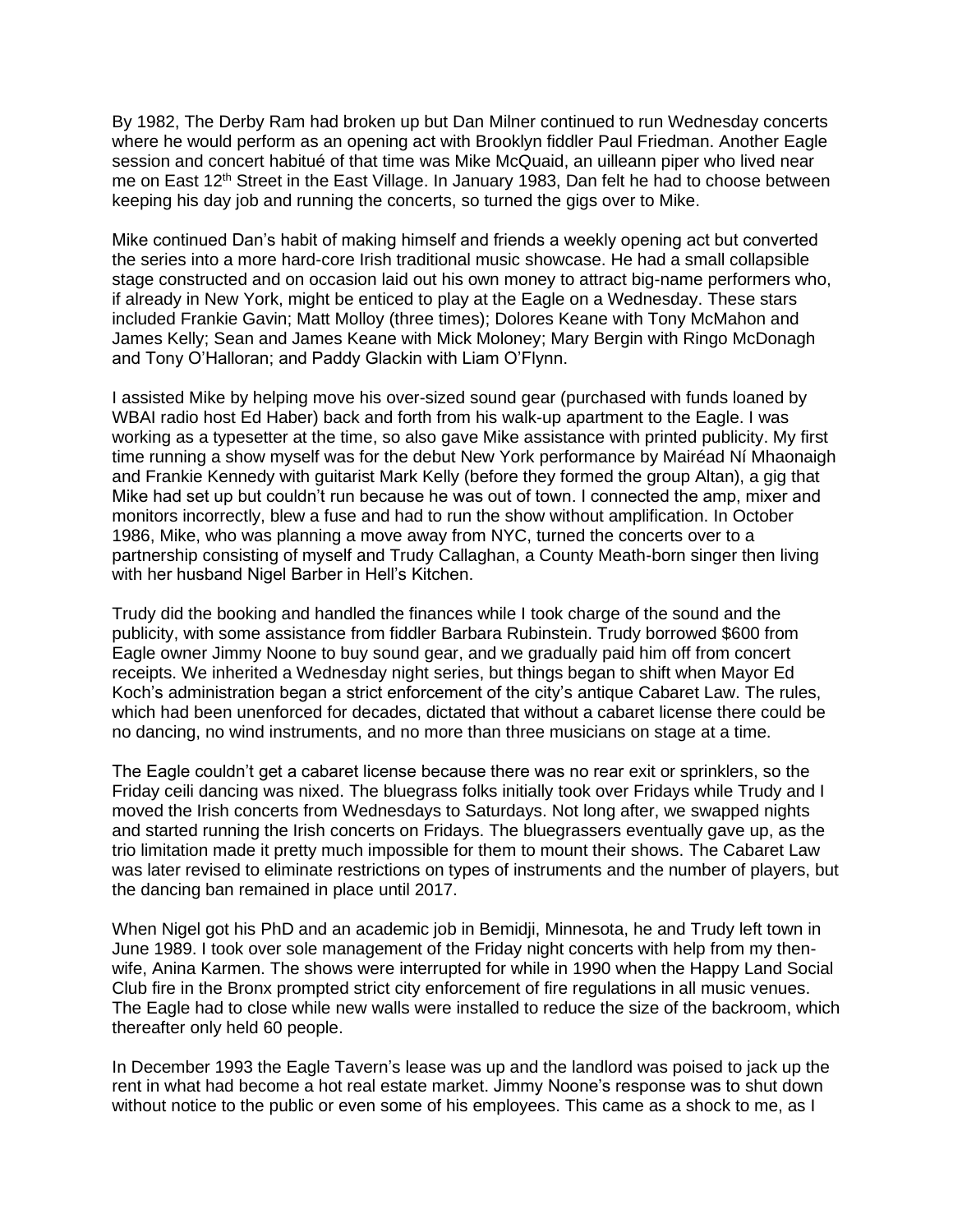had been discussing arrangements for St. Patrick's Day with Jimmy the night before he arrived with a demolition crew, gutted the fixtures and locked the doors.

What I didn't know was that Jimmy had already arranged with his brother-in-law Tonv Brady. a County Louth native, to move the Eagle's concerts to Brady's own bar, the Blarney Star, located downtown in the Tribeca district at 43 Murray Street between Church Street and West Broadway. I accepted the *fait accompli* and within a few weeks had the concert series up and running in the Blarney Star's downstairs room, where there was a separate bar staffed by Tom and Aileen Shannon, who had worked as bartender and waitress at the Eagle. The upstairs bar, tended by traditional music lover Jack Tiernan, was the occasional site of informal post-concert sessions.

The Eagle's Monday night sessions moved east on 14<sup>th</sup> Street to Flannery's Bar near Seventh Avenue under the direction of bodhrán player and singer Kevin Brooks. For several years, Flannery's also became a venue for Wednesday night set dancing in open but unpunished violation of Cabaret Law restrictions.

It took about a year for attendance at the Blarney Star's Friday concerts to match the crowds that had come to the Eagle, but after that the audience was generally large enough to make it a worthwhile night for both the performers and the bar. Initially, I ran concerts year-round but in 1997 started to take an annual summer break in the month of August.

With very few exceptions, the Eagle Tavern/Blarney Star concerts I organized featured purely Irish traditional music. I took advantage of trips to New York by visiting musicians to book folks who included Micho Russell, Johnny O'Leary, Liz Carroll, Brendan Tonra, Fintan Vallely, Andy Irvine, Sharon Shannon, Noel Hill, Johnny Moynihan, Mary Bergin, John Bowe, Joe Burke, Kevin Burke, Antóin Mac Gabhann, Kevin Taylor, Catherine McEvoy, John Carty, Brian Rooney, Mary Staunton, Maurice Lennon, Tommy Peoples and Tony Linnane. The few non-Irish perfomers included Scottish singer Dick Gaughan and Cape Breton Island fiddler Natalie MacMaster (in her first U.S. concert appearance).

I always tried to include the top local musicians in the rotation, including Mike Rafferty, Joe Madden, Johnny "Accordion" Cronin, Joe "Banjo" Burke, Andy McGann, Mike Preston, Brian Conway, Eileen Ivers, Kathleen and Dan Collins, Tom Dunne, Brian Conway, Tony DeMarco, Felix and Brendan Dolan, Dermot Grogan, Siobhán and Willie Kelly, James Keane, John Nolan, Jerry O'Sullivan and Jack and Fr. Charlie Coen. Singer Karan Casey performed at the Blarney Star with a local group that included fiddler Fiona Doherty and accordionist Patty Furlong, a concert that attracted the attention of Séamus Egan, who recruited her to join his new group Sólas.

After the September 11, 2001 attack on the World Trade Center, the Blarney Star, which was only a couple of blocks from "Ground Zero," was in the area sealed off to the general public for months, and the shows briefly shifted to the Irish Arts Center. In the fall of 2003, Tony Brady sold the Blarney Star to two young partners who renamed it "Biddy Early's." I carried on with them for a couple of months, but they were not supportive so, in January 2004, I moved the concerts (now on a once-a-month schedule) to the Washington Square United Methodist Church, a marvelous acoustic venue that had presented folk music concerts for decades.

The move to the WSUMC was possible because Glucksman Ireland House at New York University agreed to pay the rent for the space, a subsidy arranged by Mick Moloney, Global Distinguished Professor of Irish Studies and Music at NYU. After only six months of concerts,